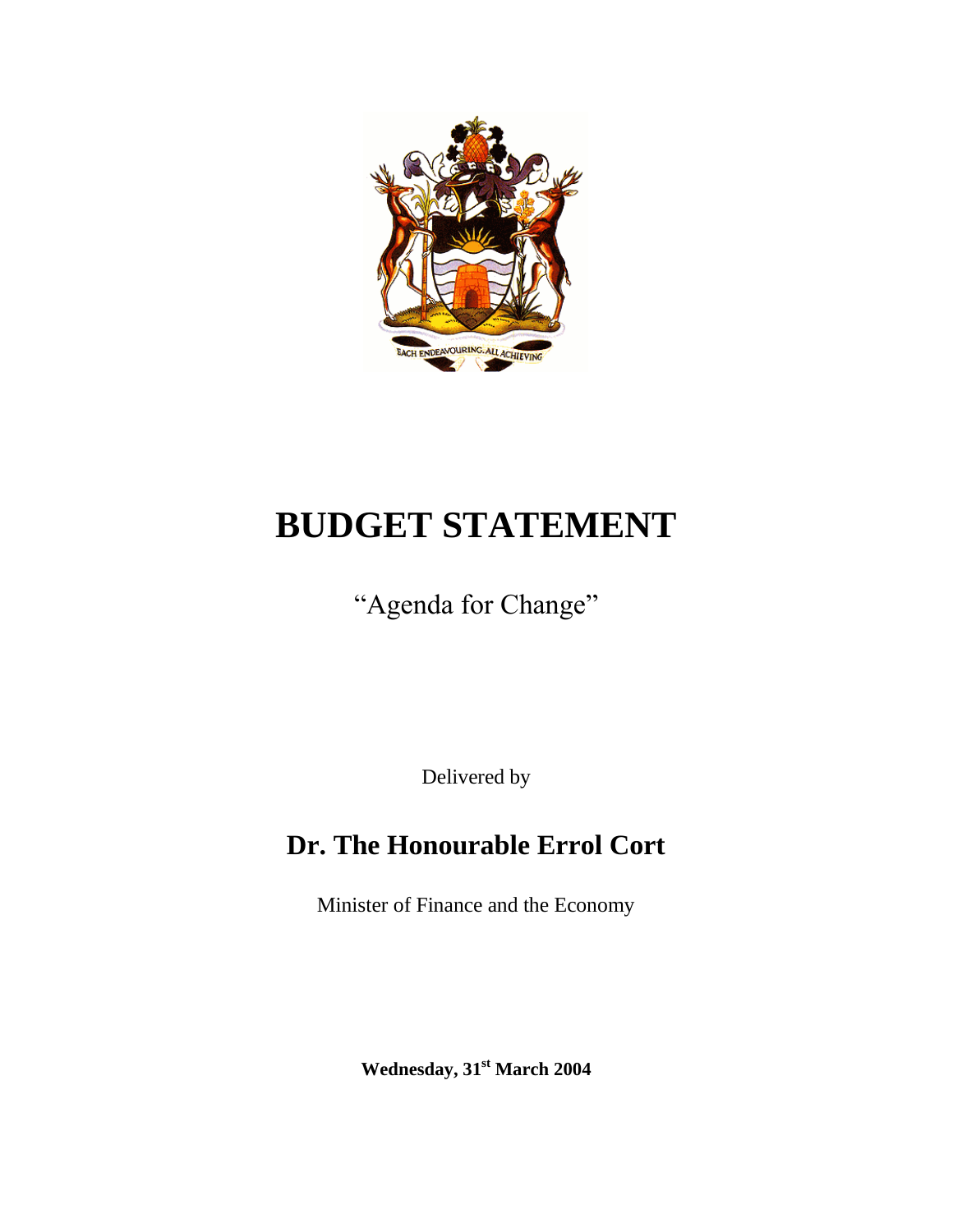## **TABLE OF CONTENTS**

| 1           | <b>AGENDA FOR CHANGE</b>                                                                         |             |
|-------------|--------------------------------------------------------------------------------------------------|-------------|
| 2<br>3<br>4 | <b>INTERNATIONAL ENVIRONMENT</b><br><b>REGIONAL ECONOMIC OVERVIEW</b><br><b>NATIONAL ECONOMY</b> | 4<br>8<br>9 |
| 5           | <b>TOURISM</b>                                                                                   | 12          |
| 6           | <b>OVERVIEW OF BUDGET 2004</b>                                                                   | 14          |
|             | <b>Recurrent Estimates</b><br><b>Debt Servicing</b>                                              | 15<br>20    |
|             | <b>Financing the Deficit</b>                                                                     | 22          |
| 6           | <b>DEVELOPMENT ESTIMATES</b>                                                                     | 22          |
| 7           | <b>CONCLUSION</b>                                                                                | 26          |
| 8           | <b>APPENDIX</b>                                                                                  |             |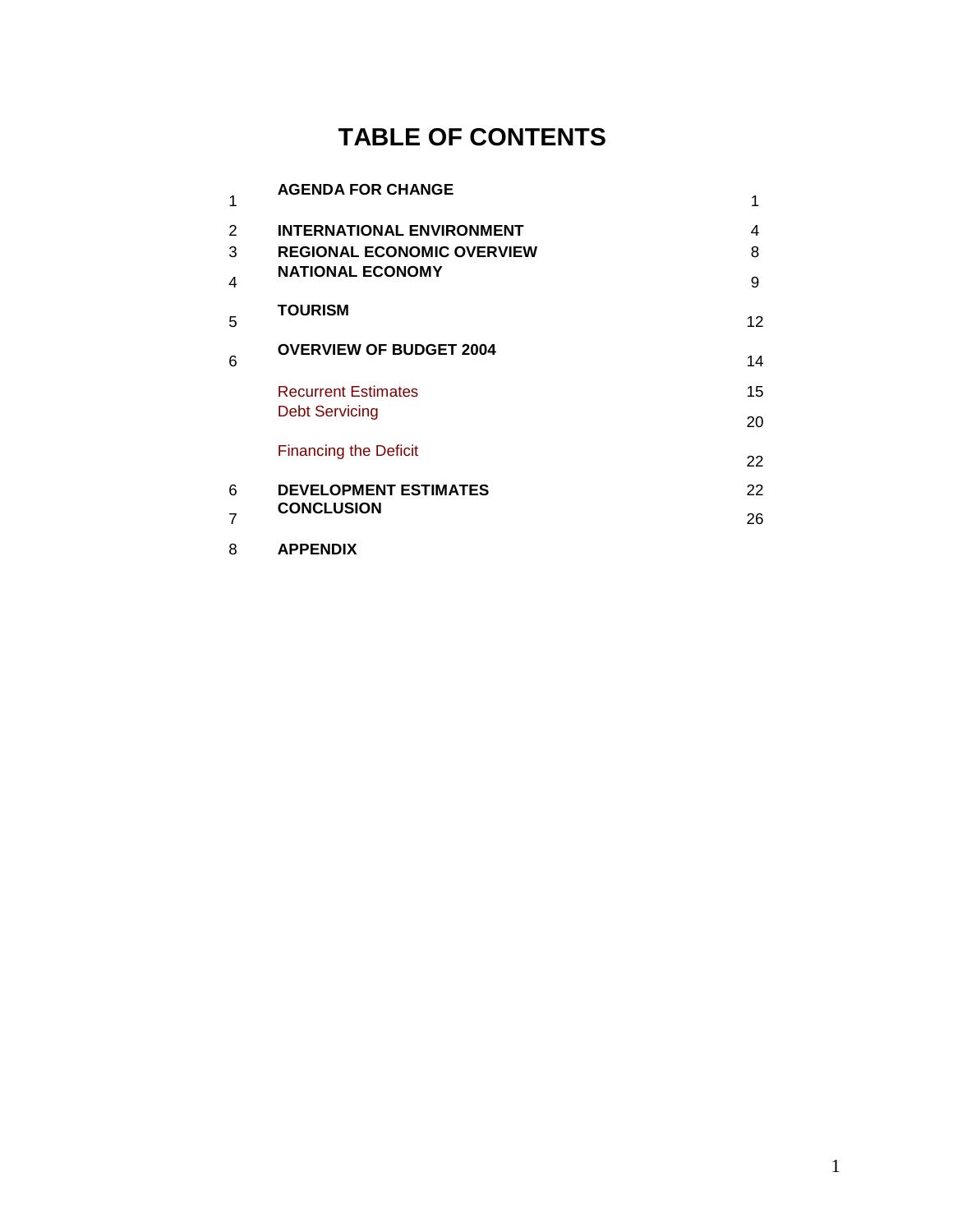## **AGENDA FOR CHANGE**

**Madam Speaker, "Change" is inevitable in a progressive society. Alfred North Whitehead once said: "The art of progress is to preserve order amid change, and to preserve change amid order." "Change" is therefore the watchword of progression. When we tire of well-worn ways, we seek for new. It is against this background that the United Progressive Party outlined its Agenda for Change in the 2004 Manifesto, designed to usher in Government in the Sunshine and which provides the foundation for the Budget of 2004.** 

Madam Speaker, the scales that weigh the future direction of our beloved Antigua and Barbuda, are finely balanced. A wrong move in either direction is likely to result in consequences that could be long-lasting and difficult to reverse. It is therefore most critical that, at this juncture in Antigua and Barbuda's modern socio-economic history, we make the right decisions in the overall interest of the people of Antigua and Barbuda, and we must seek to implement these decisions decisively. There is no more time to waste. The time to act in the constructive interest of our people and our Country is now.

In this regard, Madam Speaker, the actions we take must be well thought out; they must be circumspect; they must be judicious; and they must redound to the benefit of all, especially the most vulnerable. That is why Madam Speaker, the United Progressive Party, under the distinguished leadership of our Prime Minister, the Honourable Baldwin Spencer, proffered to our people an **Agenda for Change**, an agenda which resonated with the people of Antigua and Barbuda, both citizens and residents alike, and which received their overwhelming support in the General Elections of 23<sup>rd</sup> March 2004.

Indeed, we are humbled by the trust and confidence that the electorate of this country has reposed in us, and whilst the challenges are great, we are not overawed by them, for we have been preparing and equipping ourselves to assume this mantle of leadership for some time now.

But, Madam Speaker, nothing happens before it is ordained, and it is now our time. I truly believe, Madam Speaker, that divine intervention has placed us here at this time, as members of the leadership of this Country, because, it is we who are best positioned and best equipped to navigate a pathway for Antigua and Barbuda, into the sunshine.

Madam Speaker, as we assemble here today in this august body, there are stormy clouds and turbulent waters around us. The policies of the outgoing government and the conduct of its leadership have brought immeasurable shame and pain to the people of Antigua and Barbuda. The previous administration did not engage in any strategic planning and the lack thereof resulted in numerous fundamental failures:- failure to pay public servants on time; failure to pay government suppliers and contractors; failure to pay government employees' deductions to the Social Security Scheme, the Medical Benefits Scheme and the Board of Education; and failure to curb the unbridled, reckless and irresponsible spending of the country's scarce resources.

The outgoing ALP Administration further caused immense embarrassment to the nation by its persistent failure to meet our international obligations. As a result, we have significant outstanding obligations to France and Italy, as well as to CARICOM and to the Eastern Caribbean Supreme Court, among others.

Madam Speaker, this is the Antigua and Barbuda we have inherited.

#### **International Environment**

Madam Speaker, the world economy expanded by 3.2% in real terms in 2003 compared to real growth of 2.9 % in 2002. Economic growth for the first half of 2003 was affected by adverse shocks, the most significant of which was the war against Iraq. A quick end to the hostilities coupled with a buoyant equity market and monetary and fiscal stimuli, combined to spark an economic recovery in the second half of the year. There was also increased global demand for consumer durables.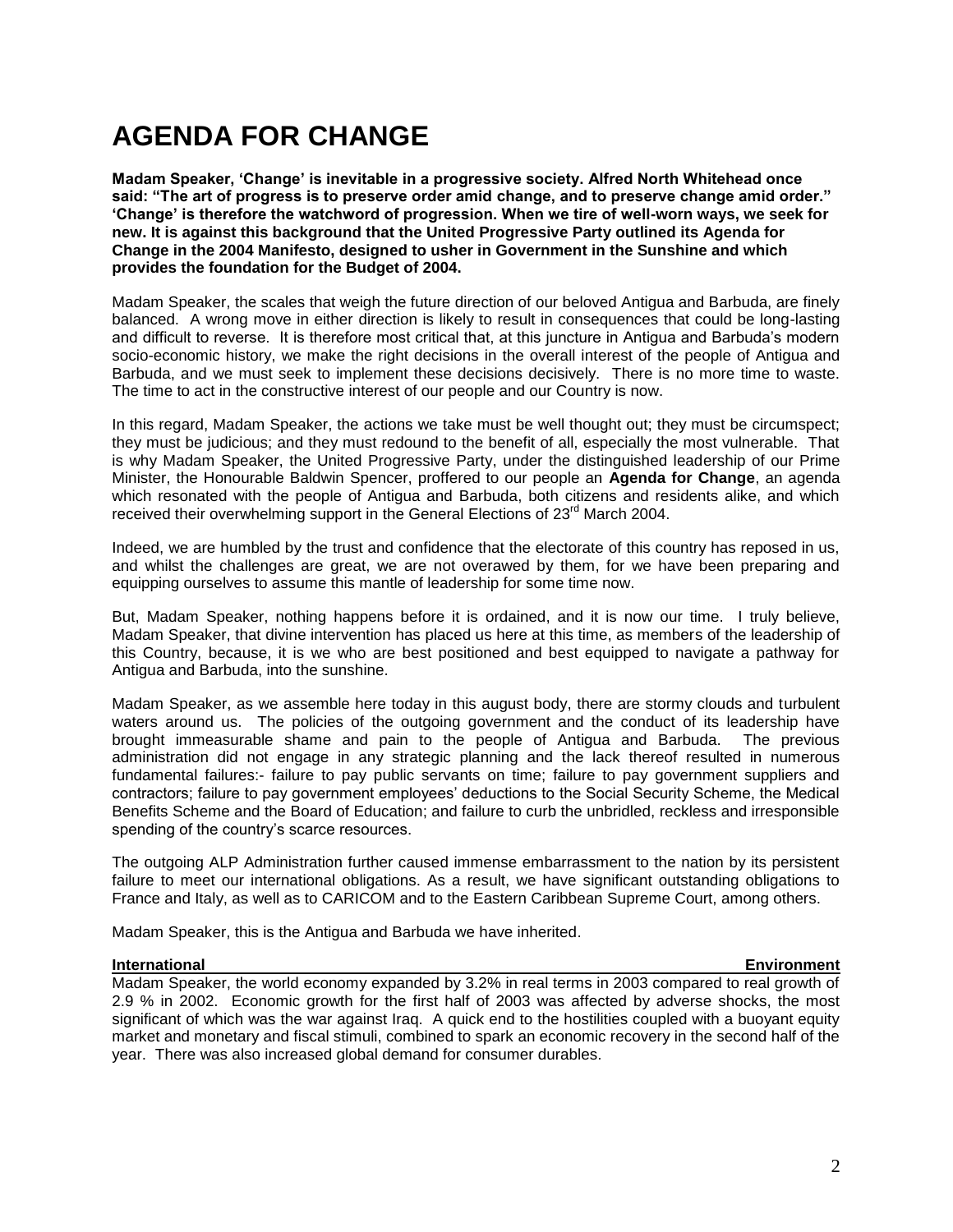In the currency market, the U.S. dollar depreciated some twelve percent (12%), reflecting relatively low interest rates and a widening US current account deficit. In spite of the foregoing, the United States experienced four percent (4%) real growth as a result of increased private spending.

Madam Speaker, there are several international issues that can impact the economy of Antigua and Barbuda, the more critical of which, I will highlight at this time. While the international economy is experiencing real growth, oil prices have not yet stabilized. Global economic expansion combined with the impact of the War in Iraq continues to push oil prices upwards. This trend will have implications for the cost of doing business in Antigua and Barbuda as it will impact on our Balance of Trade and could exert inflationary pressures on the economy as a whole.

Madam Speaker, it is my Government's intention to address at least one of the areas in which increased oil prices impact on all of us. It is our intention to remove the fuel variation charge on electricity bills in order to reduce the cost of living, thereby increasing the level of disposable income to all families. The removal of the fuel variation charge will also reduce the cost of doing business.

Madam Speaker, we note the swiftness of the march towards globalization as economies become increasingly intertwined and interdependent. Specific to our region, we note the strides toward the realization of the Caribbean Single Market and Economy. We recognize that Antigua and Barbuda has a critical role to play in this process; however, there is an urgent need for us to become adequately prepared in order that we may reap maximum benefit from a globalize world economy. There must and will be continuous engagement between the Government and civil society as we move our country forward and, in this regard, the Government pledges its commitment to a continuous process of consultations with civil society through the establishment of the National Economic and Social Council as a main pillar in a participatory democracy.

Another aspect of the international economic environment which has implications for our twin-island state, is the move by first world countries to provide job security and to prevent what they perceive as leakages from their domestic economies, by enacting legislation to restrict the ability of Multi-National Corporations and International Service Companies from taking advantage of the lower production costs and more favourable tax regimes in countries such as ours.

Madam Speaker, this action by first world countries will severely impact on our ability to diversify our economy into profitable service oriented sectors such as information technology and financial services. We are however encouraged by the recent favourable ruling of the World Trade Organization (WTO) and we are committed to defending our cause by pursuing policies that will further advance the development of our international business sector.

#### **Regional Economic Overview**

Despite the challenging economic environment, most of the CARICOM member states realized growth in real output in 2003, although the rates slowed in some countries. Available data on the economic performance of the region indicate that Barbados and Trinidad and Tobago, two of our major trading partners, experienced two point two percent (2.2%) and three point four percent (3.4%) real growth respectively.

Unemployment in the region was in excess of ten percent (10%). Inflation remained modest at between one percent (1%) and three percent (3%) for the region, with the exception of Guyana where inflation was in excess of five percent (5%). Throughout the region, the commercial banking system remained relatively liquid, despite the reduction in interest rates.

It is our intention through dialogue and moral suasion to encourage the commercial banks in Antigua and Barbuda to allocate a more substantial proportion of their loan portfolio for risk financing, especially in the areas of agriculture, agro-processing and small business development. We feel confident that having regard to the warm reception and cooperation that my Government has received from the domestic commercial banking sector, our aforementioned goals will be realized as we seek to deepen our working relationship with the banking community.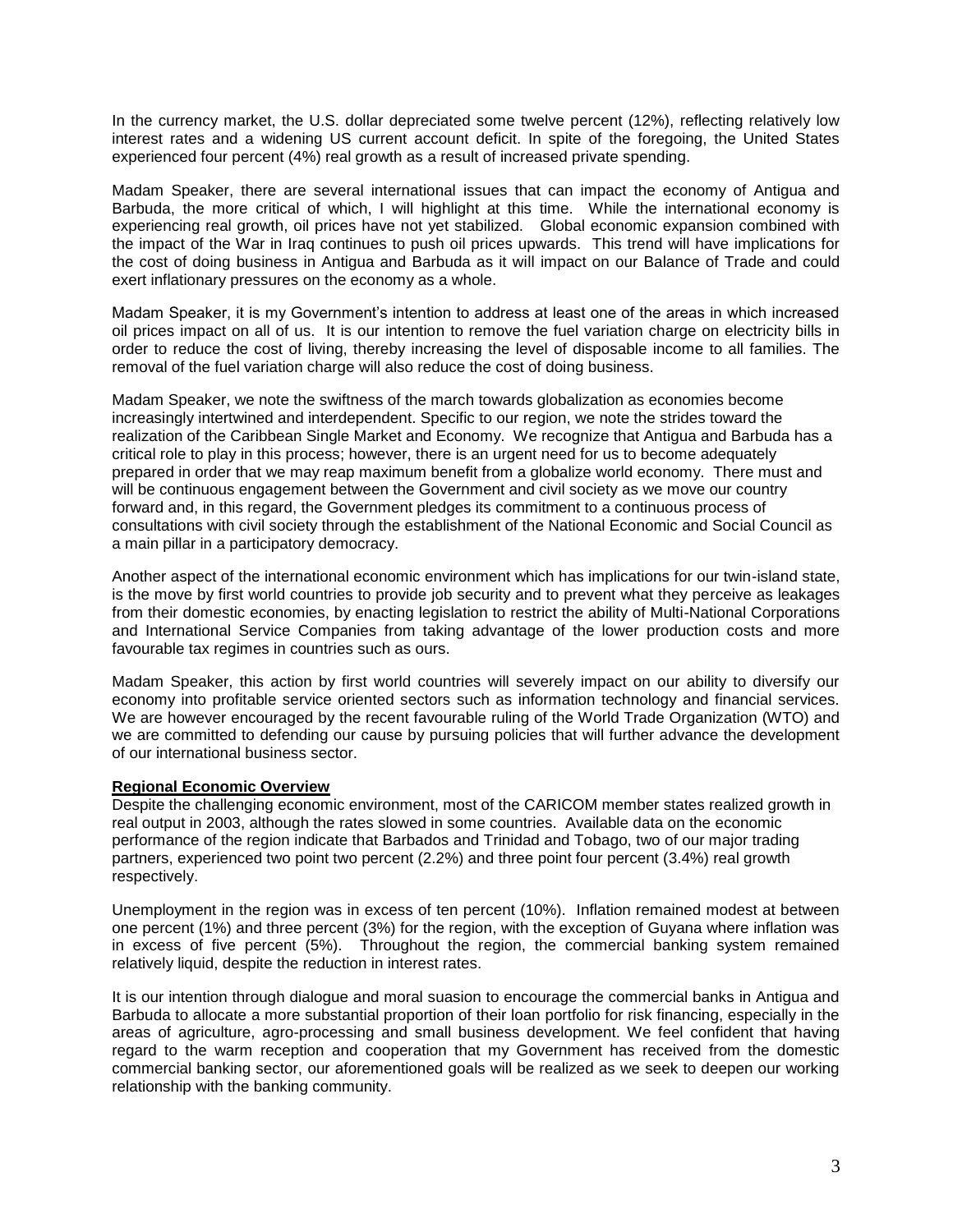#### **National Economy**

Madam Speaker, the mismanagement, extravagance and avarice of the outgoing ALP government has driven the economy of Antigua and Barbuda to the brink of a precipice.

For the last ten years, the ALP administration took the economy of Antigua and Barbuda on a path of persistent decline. Economic growth as measured by the rate of growth of real GDP has been in unchecked decline from six percent (6%) in 1994 to an estimated two percent (2%) in 2003.

The national debt continued to rise at alarming proportions to an unprecedented level of 3.05 Billion Dollars as of December 2003, making Antigua and Barbuda by far the most heavily indebted country in the OECS sub-region.

The chronic fiscal hemorrhaging under the ALP administration continued unabated and was being fuelled by that administration's unchecked propensity for spending taxpayers' hard earned monies on goods and services that were wholly unnecessary, unwarranted and unproductive. It is significant to note that Government Services experienced a ten point seven eight percent (10.78%) expansion as a result of this indiscriminate spending by the previous administration.

Madam Speaker, an initial perusal of the fiscal position we inherited from the previous administration indicates that the Central Government's deficit position was in excess of one hundred and fifty million dollars (\$150 million) at the end of 2003. This is more than twice the deficit position that was presented in the 2003 Budget tabled in this Honourable House.

Madam Speaker, my Government is committed to rationalizing Government expenditure. The first major issue on our Agenda for Change is to cut out the extravagance, and eliminate pilferage and wastage that were the hallmarks of the previous administration. In signaling this new Administration's commitment to prudent money management, the Prime Minister, the Honourable Baldwin Spencer has led the way by reducing the number of government ministries to nine. Government procurement of goods and services will be rationalized; the purchase and use of government vehicles will be reviewed along with the use of government telephones for the purpose of making overseas telephone calls. Madam Speaker, all Heads of Government expenditure will be reviewed and all Government Departments with the responsibility for spending public funds shall be called upon to tighten the reigns of spending while simultaneously ensuring that there is openness, transparency and accountability in the handling of public funds.

It should be noted, Madam Speaker, that in keeping with our Manifesto pledge to public servants and also in-keeping with our motto, "People First", my Government has kept constant the budgetary allocation for Personal Emoluments (i.e. wages and salaries to public servants). In this regard, I am pleased to report to this Honourable House that the United Progressive Party Government has put in place the necessary financial arrangements to ensure that public servants receive their wages and salaries. I am also happy to report that for the first time in many, many years, and under the direction of the United Progressive Party Government, the Treasury Department has made a payment to the Social Security Scheme, the Medical Benefits Scheme and the Board of Education in respect of public servants' contributions that were hitherto deducted by the previous Administration but were not paid over to those respective bodies. This step is indeed, Madam Speaker, demonstrative of a responsible Government that intends to live up to its commitments to the people of Antigua and Barbuda.

While we play our part as a responsible and caring Government, we also expect that public servants likewise will play their part in providing quality and efficient service to the public at large. To aid this process, my Government is committed to carrying out a comprehensive public sector reform or transformation process geared at restructuring the public sector to adequately meet the current and future challenges of modern day Antigua and Barbuda and the concomitant expectations and demands of our people, all within a framework of improved terms and conditions of work.

#### **Tourism**

Madam Speaker, let us turn our attention to the Tourism Industry. It is an accepted fact that tourism is the world's largest industry and offers virtually unlimited potential for sustainable jobs and economic growth for Antigua and Barbuda. Regrettably, however, tourism as our main engine of economic growth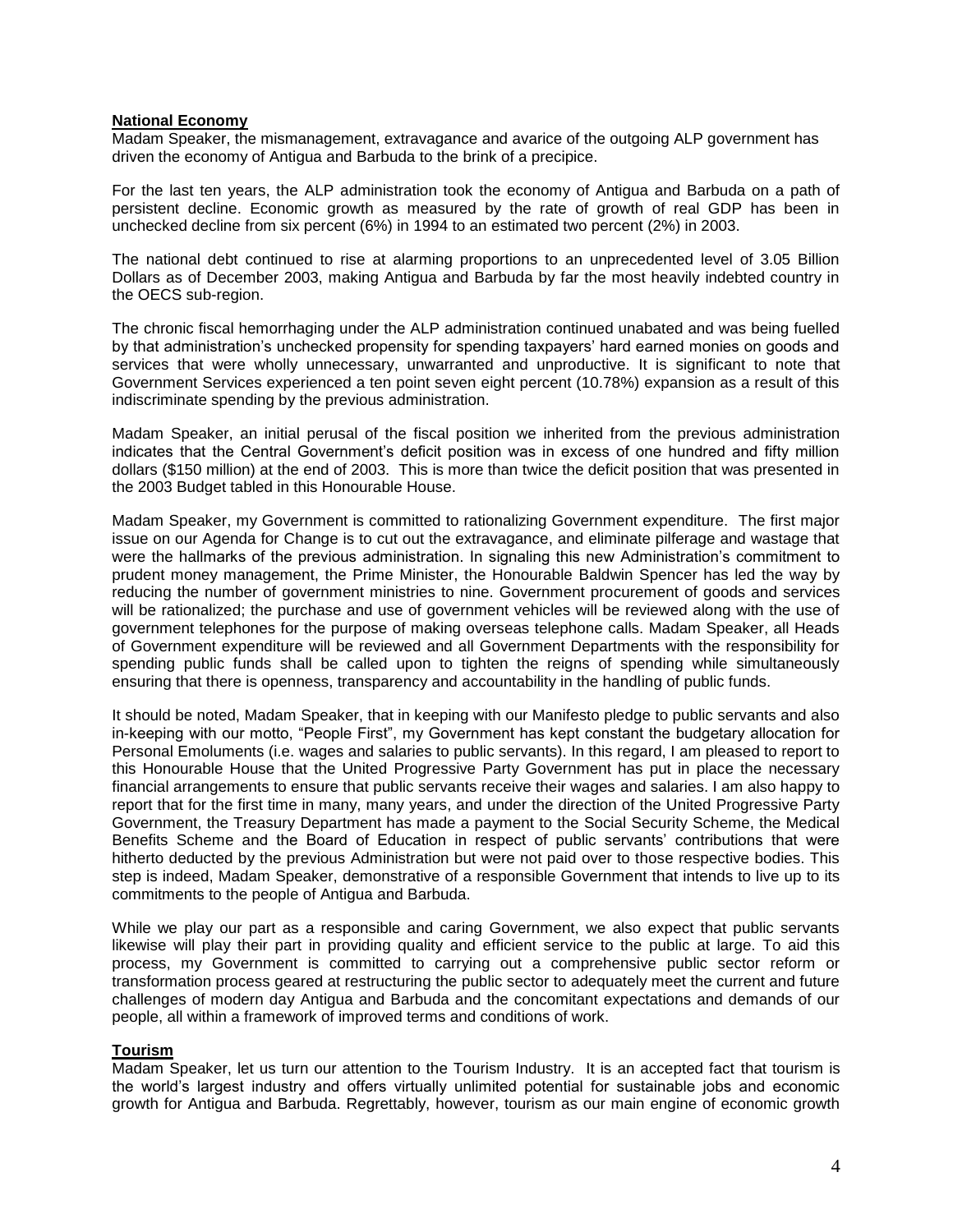has been contracting since 1994. In particular, the contribution of the "hotel and restaurant" sector as a percentage of GDP has fallen in every year from as high as eighteen percent (18%) in 1994 to a current figure of approximately 12%.

Madam Speaker, my Government shall move swiftly to mount an all-embracing rescue mission of the tourism sector that will propel rapid transformation of the quality of our tourism product and produce significant levels of innovative destination marketing. To this end, the Government will mobilize all stakeholders in a national mission to so improve our tourism product that we will exceed the expectations of our visitors. As a first step in this process, we shall establish a National Tourism Task Force comprising all stakeholders, with a mandate to present a comprehensive Tourism Transformation Plan soonest.

We shall also introduce a Hotel Concessions Act to stimulate investment in the refurbishment, upgrade and expansion of existing properties and to create an attractive environment for the construction of new properties. My Government will also seek to introduce a Cruise Tourism Policy designed to maximize the cruise sector's contribution to the national economy.

Already, there are a number of tourism related projects in the pipeline that are likely to come to fruition during the current financial year. The economic impact from these projects in terms of job creation and the ultimate positive effect on Government revenues will be significant.

Madam Speaker, we also expect to derive increased returns from our international financial and gaming sectors as we seek to harness their full potential.

| <b>Overview</b> | οf | <b>Budget</b>                                                                                               | 2004 |
|-----------------|----|-------------------------------------------------------------------------------------------------------------|------|
|                 |    | Madam Speaker, we are all cognizant that this Administration was elected a mere seven days ago. In          |      |
|                 |    | recognition of the constitutional requirement to lay the Appropriation Bill in the House within ninety days |      |
|                 |    | from the start of the financial year, my Government was compelled to make every effort to meet this         |      |
|                 |    | requirement lest there be a constitutional crisis. As a result of this, my Government was forced to forego  |      |
|                 |    | the detailed preparation that we would have wanted to undertake for this our maiden budget                  |      |
| presentation.   |    |                                                                                                             |      |

Hence, Madam Speaker, what is presented here today should be considered as a Transitional Budget, with the expectation of our presenting a more detailed budget later this year.

**Recurrent Estimates** Madam Speaker, in keeping with the framework within which this budget is being presented, please allow me to make some remarks as to my Government's revenue policy. My Government is committed to preparing a register of all the country's assets and liabilities, which said register has not been prepared in decades. We are committed to strengthening the audit functions of the administration in order to get a clear understanding of the state of the country's finances.

Madam Speaker, it is my Government's intention to conduct a comprehensive rationalization of the tax structure, once we have had an opportunity to carry out a forensic audit of the country's finances. We intend to remove those taxes that place a disproportionate burden on the lower income earners. Madam Speaker, we have not been in office long enough to effect any of these changes. As a result, the revenue estimates presented are based on the potential revenue that can be derived from the planned improvements to the present structure.

Recurrent revenue for the 2004 financial year is budgeted at five hundred and forty one million, ninety one thousand, four hundred and twelve (\$541,091,412). Indirect taxes account for sixty seven point nine six percent (67.96%) of the anticipated revenue, while direct taxes and non tax revenue account for nineteen point six five percent (19.65%) and twelve point four percent (12.04%) respectively.

Madam Speaker, it is my Government's intention to operate a simplified and rational integrated tax structure. This will result in a transparent system with lower administrative costs. This UPP administration, Madam Speaker, will operate a tax system that will facilitate compliance. We will transform the revenue generating departments into professional revenue agencies equipped with up to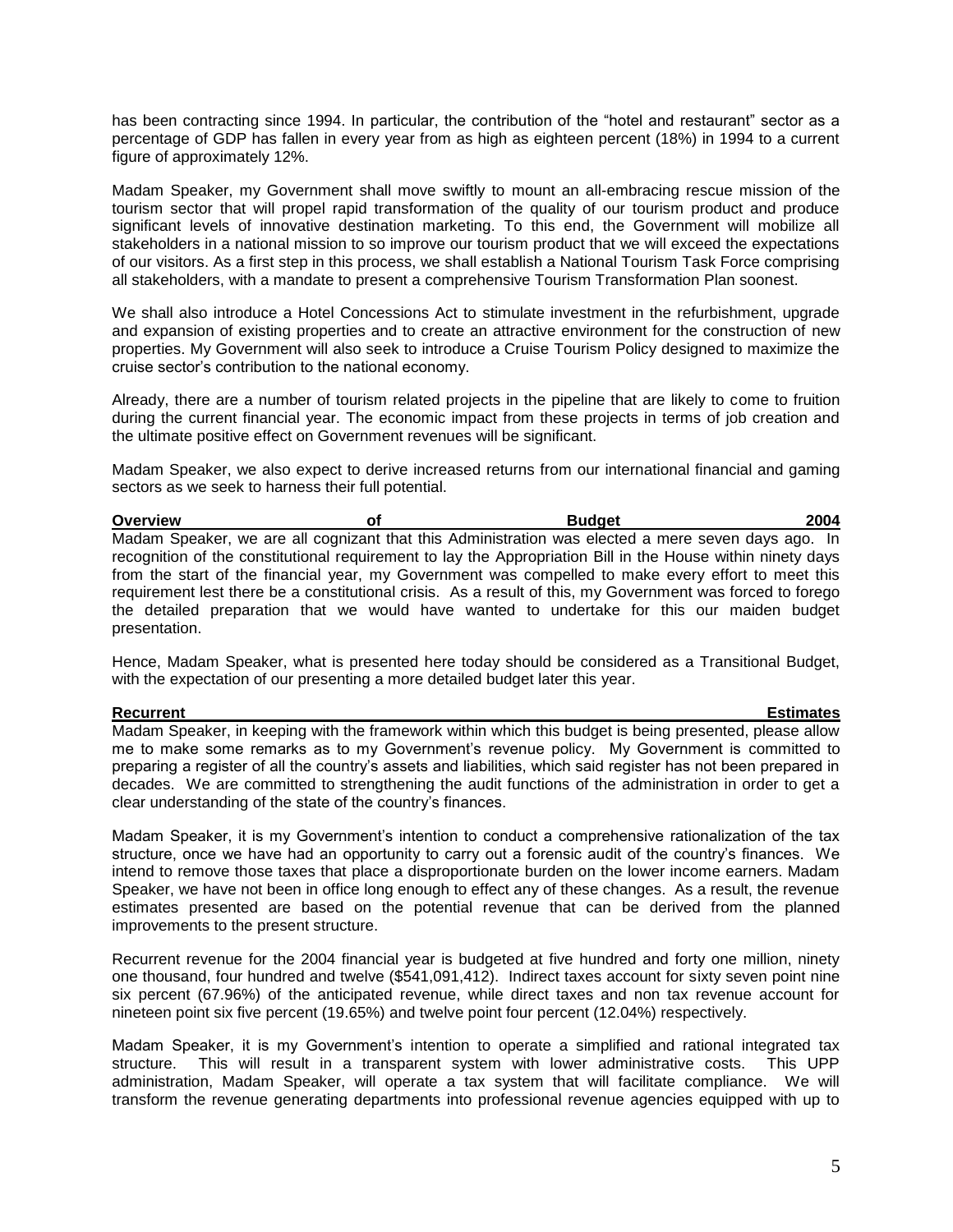date technology and the requisite technical staff. While this Budget has no new tax measures, my Government expects and will ensure full compliance from all in respect of the payment of all current and outstanding taxes.

Madam Speaker, we intend to address the system relating to the calculation and administration of property taxes during this financial year, whereby property taxes will be calculated by using the method of fair market value, thereby making a clear distinction between the value of a home in an up-market area versus that in a less affluent location, notwithstanding that both homes may have similar building costs. Once we have completed the re-calculation of property taxes based on fair market value and have expanded the coverage island-wide, my Government shall then proceed to implement its Manifesto pledge of exempting all properties valued under \$100,000 from the payment of property taxes and waiving the property tax payable on the first \$100,000 on properties valued at under \$200,000. Where such properties are owned and occupied by persons over sixty years of age, waiving the property tax payable on the second \$100,000 by 50%.

Madam Speaker, Recurrent Expenditure for the 2004 financial year is estimated at five hundred and sixty three million, six hundred and seventy six thousand, and sixty three dollars (\$563,676,063).

Madam Speaker, the United Progressive Party Administration is committed to fulfilling the mandate that was outlined in our campaign Manifesto. We intend to implement a broad programme of social transformation designed to eradicate poverty in Antigua and Barbuda and create a level playing field for all persons, while attending to the physical upgrading of all communities. This will be done through the rationalization of our expenditure into areas that will provide an improved quality of life for all. Madam Speaker, we intend to allocate Central Government's expenditure with one view in mind – putting people first.

Madam Speaker, the United Progressive Party Government shall reduce the burdens placed on our citizens in their golden years. My Government gives the clear commitment that pensioners will share fairly in the prosperity of this nation. In this regard, all qualifying persons sixty years and over will receive a minimum pension of \$750 per month, with effect from  $1<sup>st</sup>$  January, 2004. Provision has therefore been made in this Budget to facilitate the aforementioned payment to our pensioners. Subsequent Budgets will reflect a further increase in pensions from \$750 per month to \$900 per month as of 1<sup>st</sup> January, 2005 and to \$1,000 per month as of 1<sup>st</sup> January, 2006.

Madam Speaker, the Ministry of Education, Human Development and Culture has been allocated thirteen point nine six percent (13.96%) of this year's recurrent expenditure. My Government is committed to raising the literacy rates and to promoting civic pride and energizing the socio-cultural awareness of our people. In this regard, we intend to reform the Ministry of Education to allow for the more effective management of our school system.

Within the Ministry of Education, Human Development and Culture, allocation has been made for the commencement of school uniform grants of three hundred and fifty dollars to primary school students and a five hundred dollar grant to secondary school students in an effort to provide some financial relief especially to the less fortunate parents.

Allocations have also been made under this head to facilitate the introduction of a National School Meals Programme for the primary schools. This Programme will ensure that all primary school students receive a daily, nutritious, well-balanced meal.

Madam Speaker, the Ministry of Health, Sports & Youth Affairs accounts for thirteen point five four percent (13.54%) of this year's recurrent expenditure.

As regards Sports, Madam Speaker, the first year of this United Progressive Party's term in office will focus on redefining the role of the Community Sports and Games Department and the National Sports Council.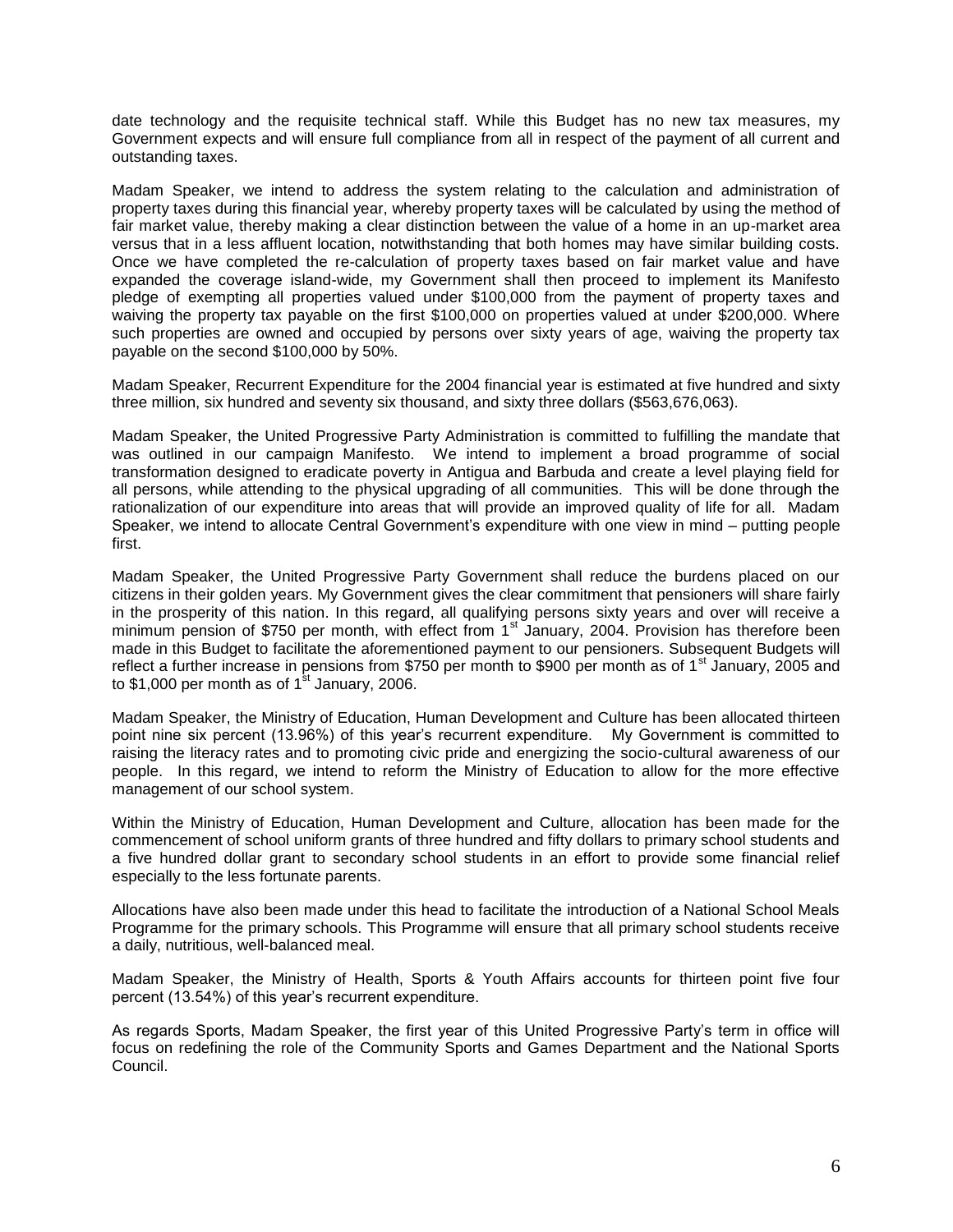The budgetary allocations to Youth Affairs will be utilized to mobilize a National Youth Council which will be designed to facilitate the execution of youth empowerment programmes and a Youth Business Development Project as a dedicated business incubator for young persons between eighteen and thirty years of age.

#### **Debt Servicing**

Madam Speaker, the United Progressive Party Administration has inherited an astronomical national debt well in excess of one hundred and twenty five percent (125%) of GDP. This is a mammoth challenge that my Government intends to confront aggressively. We intend to review and update the country's debt profile over the next ninety days so that we could give an account to the public of Antigua and Barbuda.

Once this profile is completed, we intend to embark on a two-pronged approach to debt servicing. We will contact our major creditors to negotiate debt forgiveness and/or debt rescheduling. A second approach will be to establish a complete repayment schedule based on my Government's revenue profile. These measures, Madam Speaker, will be implemented through the National Debt Coordinating Committee, which will include specialists from both the public and the private sectors.

Madam Speaker, debt service payments account for sixteen point five nine percent (16.59%) of total Recurrent Expenditure in the 2004 Budget estimates or ninety three million, five hundred and thirteen thousand, two hundred and eighty six dollars (\$93,513,286). Of the total, nine point five eight percent (9.58%) or fifty three million, nine hundred and eighty three thousand, nine hundred and eighty nine dollars (\$53,983,989) is for the servicing of domestic payments while six point seven one percent (6.71%) or thirty seven million, eight hundred and nineteen thousand, two hundred and ninety seven dollars (\$37,819,297) is earmarked for the servicing of the external debt.

#### **Financing the Deficit**

Recurrent Expenditure for Fiscal Year 2004 exceeds Recurrent Revenue by twenty two million, five hundred and eighty four thousand, six hundred and fifty one dollars (\$22,584,651) as compared to an estimated budget deficit of sixty four million, two hundred and ninety thousand, nine hundred and seventy eight dollars (\$64,290,978) for Fiscal Year 2003.

**The Government intends to finance this deficit by pursuing a policy of privatization among selected publicly held assets, with a view toward creating the opportunity for our citizens and residents to participate in the ownership of these assets.** 

#### **Development Expenditure for Fiscal Year 2004**

Madam Speaker, my Government is committed to the establishment of a Public Sector Investment Programme that will form the basis of the annual development estimates or capital expenditure statements as they are more commonly known. This is critical, Madam Speaker, if our twin island state of Antigua and Barbuda is to be provided with relevant capital developments that would stimulate the expansion of the private sector.

My Government is convinced that it should not play the dominant role in capital investments but should rather be the conduit and make strategic interventions, to facilitate private sector led growth.

Madam Speaker, an important phase in any public sector investment project is consultations with all relevant stakeholders. In this regard, my Government commits itself to engaging in constructive consultations with the citizens and residents of Antigua and Barbuda as a condition precedent to the finalization of any public sector investment project.

Madam Speaker, Barbuda is a very important part of my Government's Agenda for Change. Within the 2004 Capital Estimates, infrastructural development is proposed for Barbuda, which will include the expansion of the Airport runway and the commencement of road works. The works to be undertaken will be finalized after consultations with the Barbuda Council.

In Antigua, there are three important projects that will consume the bulk of the 2004 Capital Estimates. Madam Speaker, Antigua and Barbuda is one of thirteen Caribbean countries bidding to host World Cup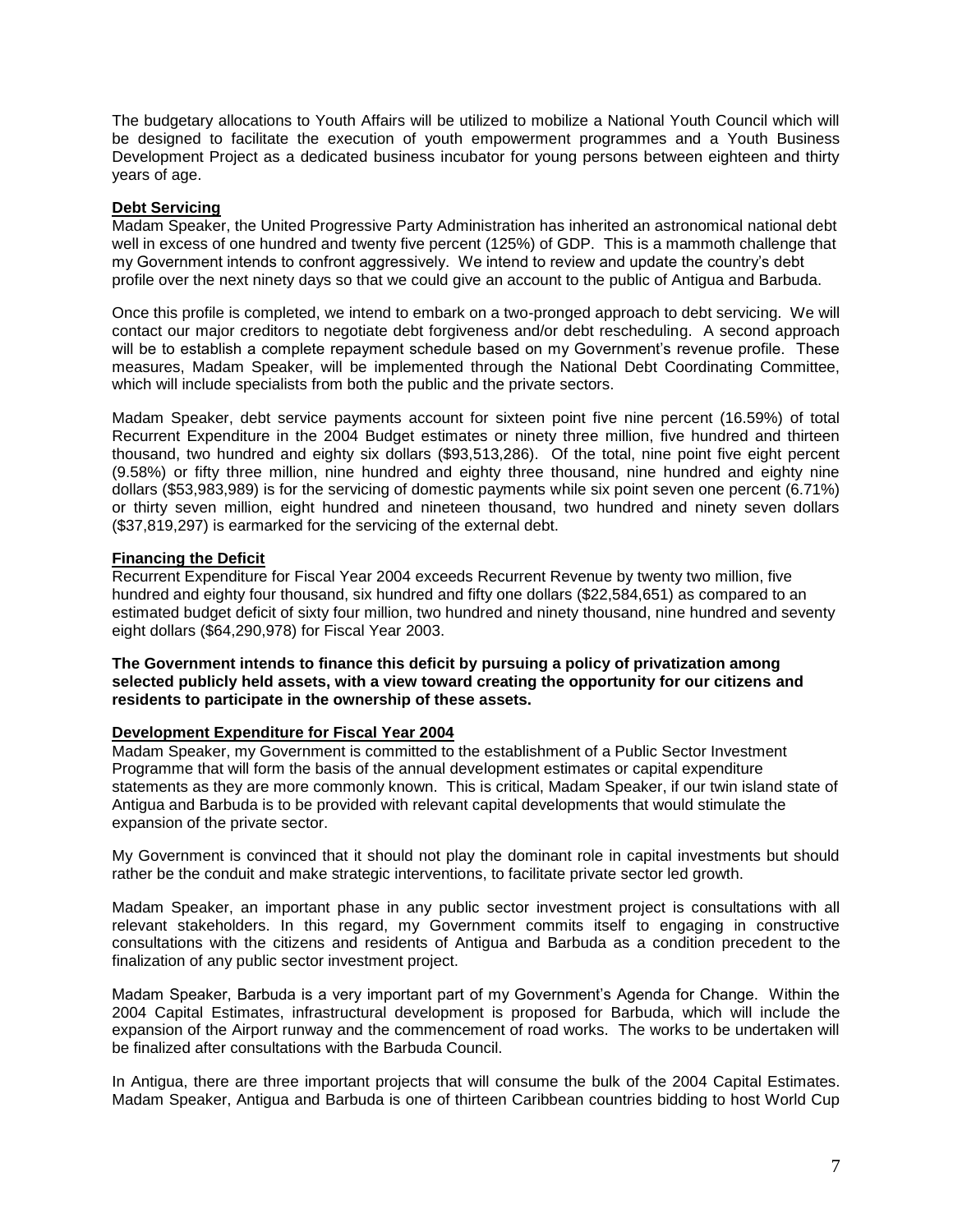Cricket 2007, the largest international sporting event to be hosted in the region. My Government remains firmly committed to ensuring that our bid is successful. As a consequence, four million dollars (\$4,000,000.00) has been allocated in the Capital Estimates for the start up costs associated with preparations for this most prestigious event.

The Hosting of World Cup Cricket is a major undertaking that requires the support and commitment of the entire country for it to be successful. We will be required to construct a new cricket stadium, upgrade our infrastructure and create physical attractions to be utilized after the games, such as a Caribbean Festival Theme Park.

Madam Speaker, the second major component in the Capital Estimates relates to the infrastructural improvements at the V.C. Bird International Airport. The volume of traffic at the airport far outweighs its infrastructural capacity. Work did commence at the V.C. Bird International Airport under the previous administration through a loan from the Kuwait Fund. Untimely debt service payments of this loan resulted in a protracted halt to the project. My Government is committed to the upgrading of the Airport and will, as a matter of urgency, dialogue with the Kuwait authorities to restart the project.

Madam Speaker, my Government views the building of a modern Public Library as an urgent priority. As such, my Government intends to engage in discussions with the National Library Committee to ensure the completion of the Public Library in the shortest possible time. My Government has allocated one million dollars (\$1,000,000) in the 2004 Capital Estimates to re-energize the Library project.

Madam Speaker, we intend to restructure the road works programme to cater to the entire nation of Antigua and Barbuda. There will be an assessment done of the road network and a road programme drafted so that the progress can be properly tracked. We intend to conduct a road programme where those areas that have suffered the greatest neglect shall be given priority.

#### **Conclusion**

Madam Speaker, success in life comes not from holding a good hand, but in playing a poor hand well. The United Progressive Party Government has indeed been dealt a poor hand by the outgoing ALP Administration. Notwithstanding this fact, my Government is confident in its ability to cut wanton waste and reckless mal-spending of our scarce resources and to manage this economy in the best interest of all citizens and residents, with special emphasis being placed on the more vulnerable in the society. The United Progressive Party Government will govern the affairs of this country in an open, transparent and accountable manner, in keeping with the provisions of the Constitution of Antigua and Barbuda.

Madam Speaker, as stated previously, the budget that is being presented to this Honourable House is a Transitional Budget that seeks to provide, among other things, some relief to the needy. It also paves the way for the presentation of a subsequent Budget later this year that will map out further aspects of my Government's Agenda for Change.

Madam Speaker, in my introduction, I had indicated that there are stormy clouds around us, but as I conclude, citizens and residents of Antigua and Barbuda should be encouraged to know that there is a break in the clouds and clear blue skies together with that bright sunshine are evident. The road to success is however not going to be an easy one. It will take time to correct the ills brought about by the policies of the previous Administration and, in this regard, we crave your patience as we steer this great nation on a path of prosperity for all.

Madam Speaker, Parliamentary Colleagues, Brothers and Sisters, Comrades and Friends, welcome to "Government in the Sunshine".

Thank you Madam Speaker.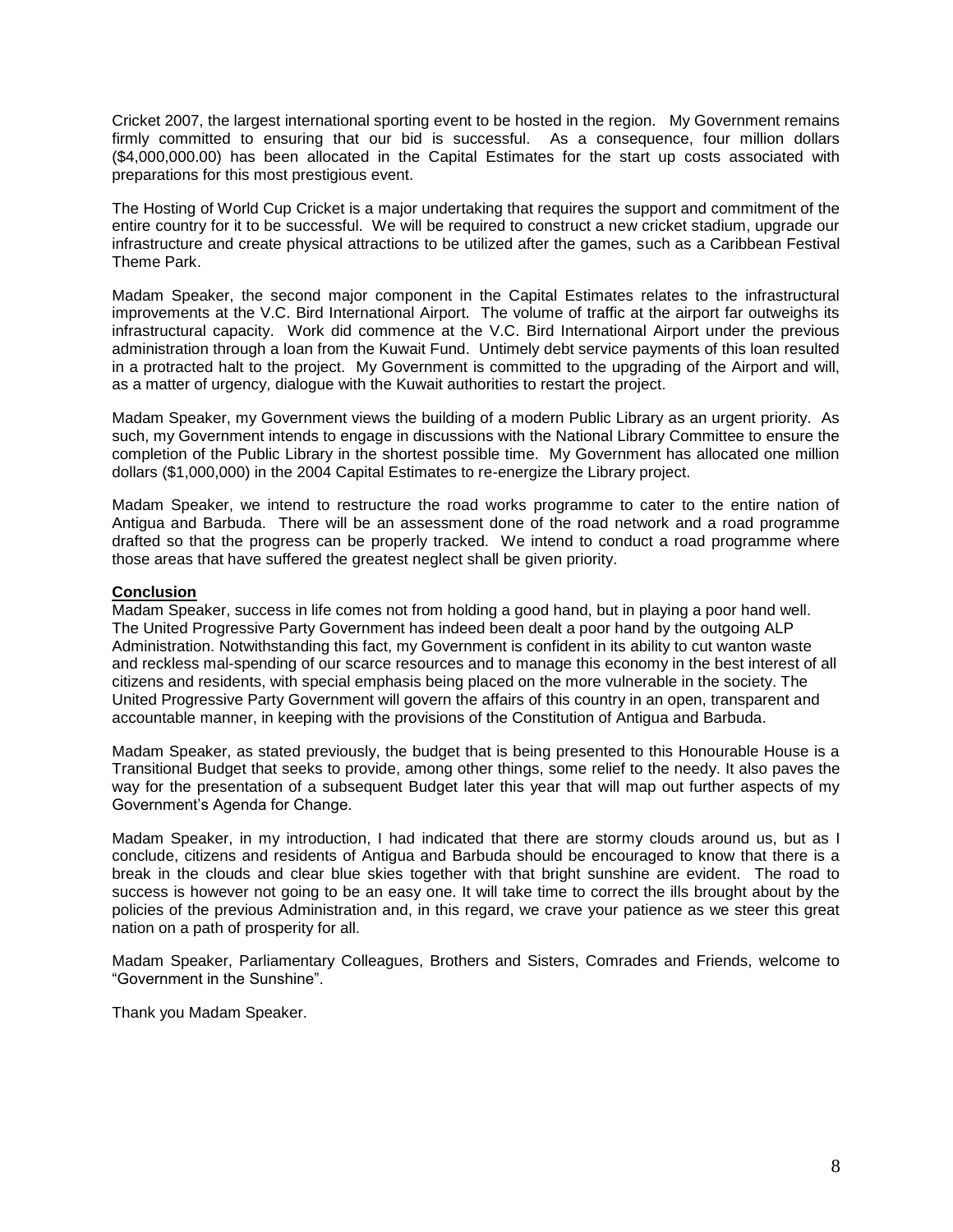## HEADS OF EXPENDITURE

#### **E1 GOVERNOR GENERAL**

Head E1, Governor General, has an allocation of \$1,011,542 or 0.18% of the Estimated Recurrent Expenditure for 2004. Moreover, there was a decrease in the absolute amount budgeted for head E1 when compared to that of 2003 and the proportional allocation decreased also. This Head provides for the cost of administering the Office of the Governor General, in accordance with the Constitution of Antigua and Barbuda.

#### **E2 LEGISLATURE**

Head E2, the Legislature has an allocation of \$2,351,364 or 0.42% of the 2004 Estimate of Recurrent Expenditure, compared to \$2,239,407 or 0.36% of the 2003 Estimated Recurrent Expenditure. The House of Representative, Head E2A, has an allocation of \$1,824,619 of the Budgeted Recurrent Expenditure for 2004, which reflects a slight increase of \$50,656 or 2.8% of (\$1,773,963) over the 2003 Budgeted Recurrent Estimate. E2B, the Senate, reflects a slight increase of \$61,301 over the 2003 Approved Recurrent Estimates and a slight increase of \$25,204 over the Revised Estimate for 2003.

| <b>Total Expenditure</b>      | \$2,351,364 |
|-------------------------------|-------------|
| E2B. Senate                   | \$ 526,745  |
| E2A. House of Representatives | \$1,824,619 |

#### **E3 CABINET**

The Cabinet, Head E3, has an allocation of \$4,099,410 or 0.73% of the 2004 Estimate of Recurrent Expenditure. This Head provides for the functions of the Cabinet office, administered by the Cabinet Secretary. Those functions include those executed, in accordance with such instructions as may be given by the Prime Minister, for arranging the business of Cabinet and keeping of Minutes of Cabinet meetings. Under this Head of Expenditure are included provisions for the payment of salaries and allowances to Ministers, Cabinet Staff and Political Secretaries. E3A. Cabinet \$ 3,731,101

| <b>Total Expenditure</b> | \$4,099,410 |
|--------------------------|-------------|
| E3B. Cabinet Secretariat | \$368,309   |
|                          | \$3.731.101 |

#### **E4 JUDICIAL**

Head E4, Judicial, has an allocation of **\$1,033,002** or 0.18% of Estimated Recurrent Expenditure and represents the contribution of Antigua and Barbuda to the operational expenses of the Eastern Caribbean Supreme Court.

#### **E5 SERVICE COMMISSION**

This Head of Expenditure, E5, provides for financing of the office of the Public Service Commission (E5A), Police Service Commission (E5B), and the Public Service Board of Appeal (E5D) and has been allocated \$576,756 or 0.10% of Budgeted Recurrent Expenditure for 2004. Allocations under the respective Sub-Heads are as follows:

E5A. Public Service Commission **\$ 319,896**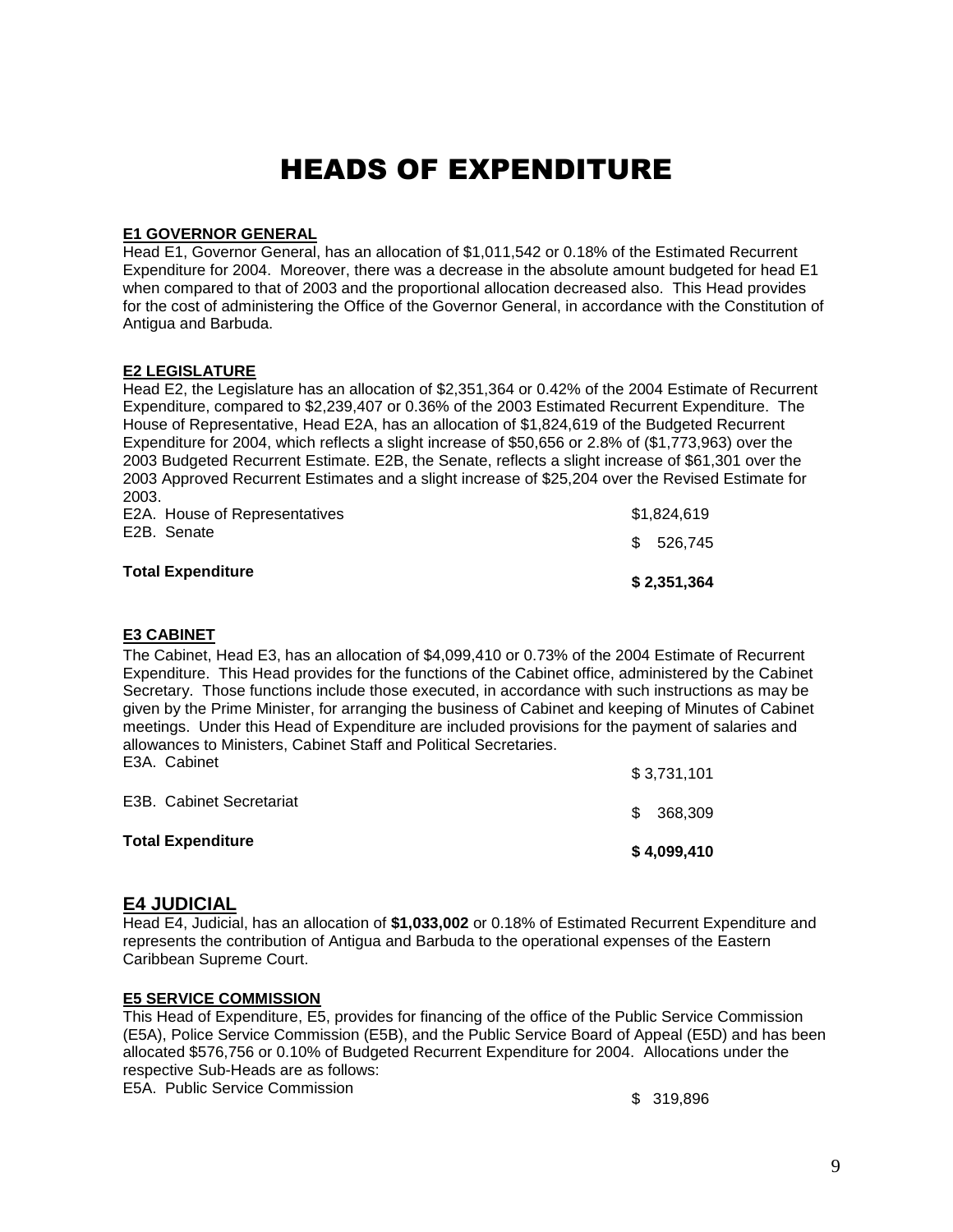|                                                                                                   | \$ 576,756 |
|---------------------------------------------------------------------------------------------------|------------|
|                                                                                                   | \$104.443  |
|                                                                                                   | \$152.417  |
| E5B. Police Service Commission<br>E5D. Public Service Board of Appeal<br><b>Total Expenditure</b> |            |

#### **E6 AUDIT**

This Head has an allocation of **\$1,492,271** or 0.26% of Estimated Recurrent Expenditure. The functions of the Audit Department are set out in section 97 of the Constitution of Antigua and Barbuda. It gives the Director of Audit power to undertake or cause to be undertaken, audits of the accounts and systems of Government departments, agencies and wholly owned corporations. The Director of Audit inspects all public accounts of revenue paid into and expenditure met from, the consolidated fund and submits reports on examinations of the said accounts to the Minister of Finance who places same before the House of Representatives.

**E7 PENSIONS AND GRATUITIES** An allocation of **\$26,000,010** or 4.61% of the Estimate of Recurrent Expenditure has been budgeted for E7. Under this Head, provision is made for the Civil Service Pensioners, Police Pensioners, Parliamentary Pensioners, gratuities to officers taking supplementary allowances to eligible Pensioners.

### **HEAD E8 CHARGES ON ACCOUNT OF THE PUBLIC DEBT**

The 2004 budget estimates have recorded a reduction -93,513,980 (20.72%) in public debt provisions in comparison to the provisions (\$110,297,980) made in the 2003 budget. The provision for public debt servicing represents 16.59% of the budgeted current expenditure and 17.28% of current revenue for the 2004 budgeted estimates, as compared to 17.59% of current expenditure and 19.59% of current revenue in 2003. The 2004 public debt provision is allocated as follows:

| Domestic Amortization:             | \$35,566,718 |
|------------------------------------|--------------|
| Domestic Interest Payment:         | \$14,441,127 |
| <b>Sinking Fund Contribution:</b>  | \$3,976,144  |
| <b>External Amortization:</b>      | \$24,069,615 |
| <b>External Interest Payments:</b> | \$13,749,682 |

#### **E9 ELECTORAL COMMISSION**

This department which was created in October 2002 after a change in the Constitution for an independent electoral system is allocated \$4,531,525 or 0.80% of the 2004 Recurrent Expenditure.

#### **E10 PRIME MINISTER"S MINISTRY**

This Ministry was restructured with the rationalization of the existing Ministries. Added to this Ministry were – Police, Police Training School, Fire Brigade, Establishment Division, Public Information and Broadcasting, Labour, Barbuda Administrative and General Services, Prison and National Office of Disaster Services. Removed and reassigned were External Affairs, Overseas Diplomatic and Consular Section, and Immigration Unit. The divisions under this Ministry with the 2004 allocations are:

|              | A. Prime Minister's Office                |     | \$7,864,244  |
|--------------|-------------------------------------------|-----|--------------|
|              | C. Police                                 |     | \$31,048,624 |
|              | D. Police Training School                 | \$  | 202,312      |
|              | E. Fire Brigade                           |     | \$3,663,696  |
|              | F. Establishment Division                 |     | \$4,349,696  |
|              | G. Public Information and Broadcasting    |     | \$3,745,983  |
|              | H. Labour (formerly Labour Headquarters)  |     | \$5,799,408  |
| $\mathbf{L}$ | <b>Barbuda Administrative and General</b> | \$. | 230,547      |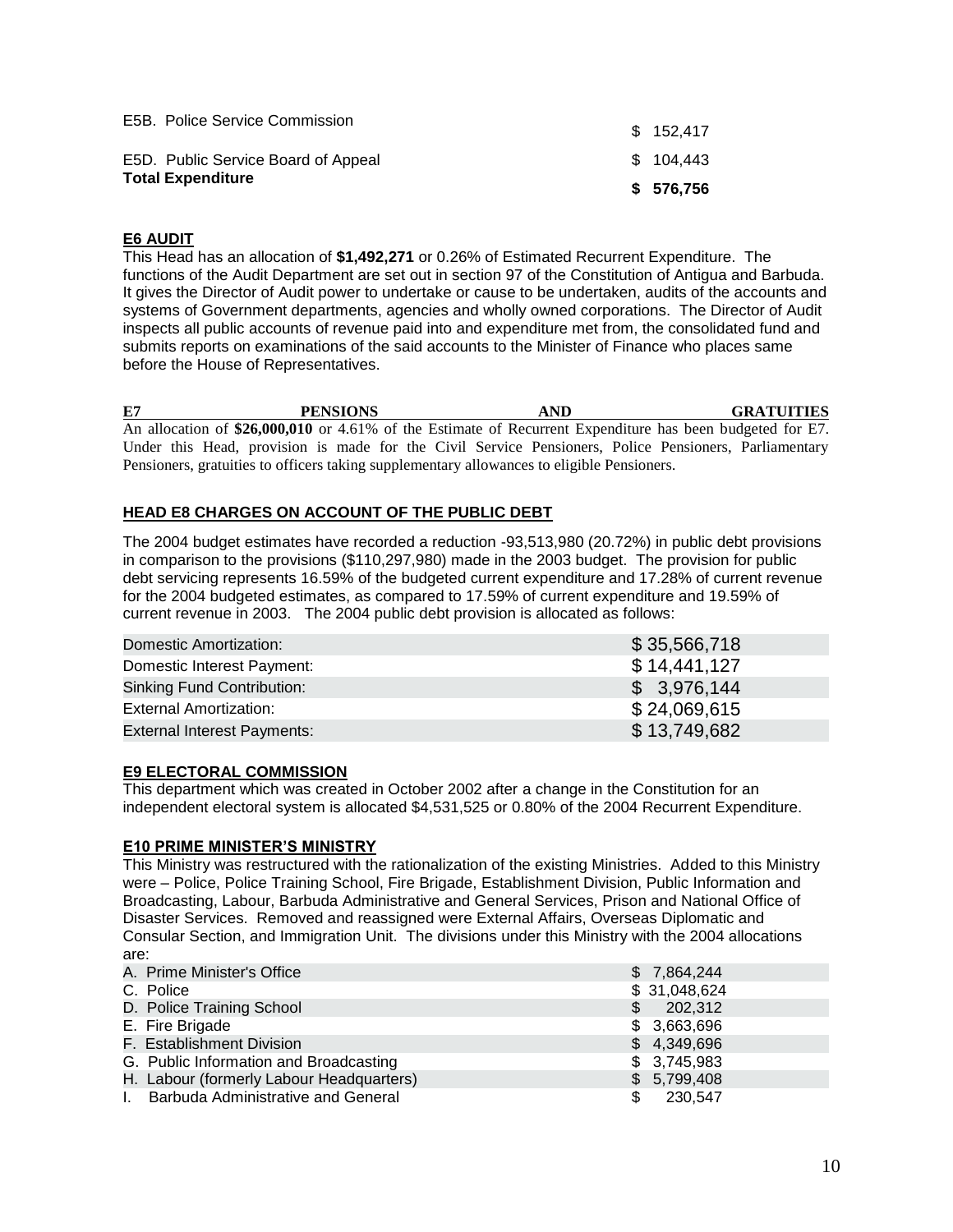| J. Prison                                 |     | \$3,532,594  |
|-------------------------------------------|-----|--------------|
| K. Military                               |     | \$13,949,568 |
| L. Printing Office                        |     | \$1,894,384  |
| P. Office of National Drug Control Policy |     | \$1,746,990  |
| R. Information Technology Centre          | \$  | 708,342      |
| S. National Office of Disaster Services   | \$. | 607.280      |
| <b>TOTAL EXPENDITURE</b>                  |     | \$79,343,811 |

This represents 14.08% of the 2004 Recurrent Expenditure.

#### **E15 MINISTRY OF FINANCE AND THE ECONOMY**

Originally the Ministry of Finance, this Ministry was renamed and now encompasses Planning, Statistics, Industry and Commerce and Trade and Economic Development. The full compliment of this Ministry and departmental allocations – which represents 9.27% of the 2004 Recurrent Expenditure – are as follows:

| A. Ministry Headquarters                                                          |     | \$16,967,099 |
|-----------------------------------------------------------------------------------|-----|--------------|
| B. Treasury                                                                       |     | \$8,924,592  |
| C. Inland Revenue                                                                 |     | \$2,926,753  |
| D. Post Office                                                                    | \$  | 5,891,562    |
| E. Customs and Excise                                                             |     | \$6,303,081  |
| F. Property Valuation Unit                                                        | \$  | 1,184,760    |
| G. Industry and Commerce (formerly Industry and Commerce Headquarters)            |     | 406,047      |
| H. Social Security                                                                | \$  | 112,904      |
| J. National Computer Centre                                                       | \$  | 4,594,762    |
| K. Planning (formerly Planning Headquarters)                                      | \$. | 2,062.819    |
| L. Statistics Division                                                            | \$. | 1,138,939    |
| M. Trade and Economic Development (formerly Trade and Economic Dev. Headquarters) | \$  | 1, 724,877   |
| <b>TOTAL EXPENDITURE</b>                                                          |     | \$52,238,195 |

#### **E20 MINISTRY OF AGRICULTURE, LANDS, ENVIRONMENT, MARINE RESOURCES and FOOD PRODUCTION**

Under the supervision of the Ministry Headquarters the various divisions of the Ministry of Agriculture are responsible for the carrying out of government's agricultural policies in respect of project management, training for local farmers, veterinary services fisheries management and land development. Additionally, they are responsible for environmental protection and enhancement, to that end the department of Environment has been moved from the former E80 Ministry of Tourism and Environment into this Ministry. The respective departments and their allocations total \$13,669,808.00 representing 2.43% of budgeted recurrent expenditure and are as follows:

| A. Ministry Headquarters                  | \$1,770,526     |
|-------------------------------------------|-----------------|
| B. Environment (formerly 80G)             | \$<br>904,097   |
| C. Agriculture Division                   | \$3,050,333     |
| D. Veterinary and Animal Husbandry        | \$<br>2,229,145 |
| E. Fisheries Division                     | \$<br>748,044   |
| F. Cotton Division                        | \$<br>380,106   |
| G. Lands Division                         | \$<br>527,307   |
| H. Agricultural Extension Division        | \$<br>1,884,659 |
| I. Chemistry and Food Technology Division | \$<br>934,744   |
| J. Surveys Division                       | \$<br>1,237,845 |
| <b>TOTAL EXPENDITURE</b>                  | \$13,669,808    |

#### **E25 MINISTRY OF HEALTH, SPORTS AND YOUTH AFFAIRS**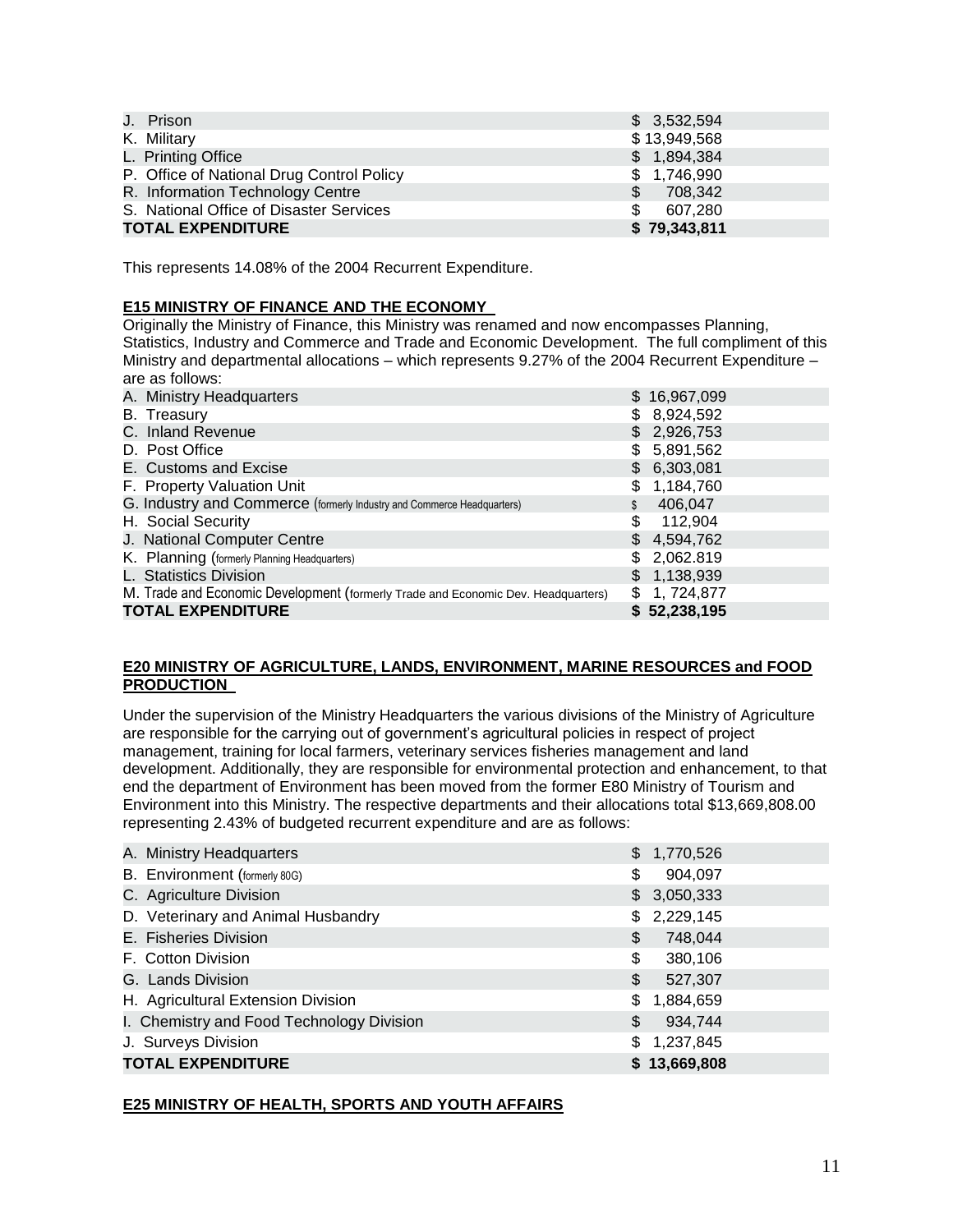The Ministry of Health and Social Improvement is responsible for the management of all Health Services established in accordance with the principal legislations, this includes the Health service Act and the Medical Benefit Scheme. The mission of the Ministry of Health is to facilitate the attainment and maintenance of the highest quality health care for all peoples of Antigua and Barbuda. Its vision is to ensure the existence of accessible health care. The Ministry of Health has a projected budget of \$76,346,307 or 13.54% of the 2004 budgeted revenues. In this new budget year The Ministry of Sports and Youth Affairs has been merged with the Ministry Health. The allocated resources will facilitate the various departments in ensuring the more prominent health and physical well being of our society both young and old. The aim of this ministry is to improve the management and the future of sports in our countries. These concerns are placed on the National Agenda.

| A. Ministry Headquarters       | \$3,866,975     |
|--------------------------------|-----------------|
| D. Gender Affairs              | \$<br>410,792   |
| E. Medical General Division    | \$11,994,518    |
| F. Central Board of Health     | \$13,952,322    |
| G. Holberton Hospital          | \$32,872,448    |
| I. Mental Hospital             | \$3,409,517     |
| J. Feinnes Institute           | \$1,840,137     |
| L. Health Information Division | \$<br>295,654   |
| M. School of Nursing           | \$<br>710,953   |
| N. AIDS Secretariat            | \$<br>1,038,409 |
| V. Youth Affairs               | \$<br>870,269   |
| W. Sports                      | \$<br>5,084,313 |
| <b>TOTAL EXPENDITURE</b>       | \$76,346,307    |

### **E30 MINISTRY OF EDUCATION, CULTURE AND TECHNOLOGY**

This Ministry is responsible for the general management of all educational services, from Primary School to State College level. The Ministry of Education has a projected budget of \$78,690,853 or 13.96% of the 2004-budgeted expenditure. Included in the budget is an allocation for a uniform grant for qualified Primary and Secondary School students. The budget also includes Funding for a National School Meals Programme. A break down of the divisions under E30 is as follows. The Training Division has been transferred to the Ministry of Education. Thus the listing of departments and their corresponding allotments are as follows:

| A. Ministry Headquarters       | \$2,207,391   |
|--------------------------------|---------------|
| B. Administration of Education | \$4,856,915   |
| C. Primary Education           | \$26,887,703  |
| D. Secondary Education         | \$31,745,461  |
| E. State College               | \$7,587,770   |
| F. Public Library              | \$<br>830,206 |
| J. Antigua Archives            | \$<br>554,911 |
| K. Cultural Division           | \$2,876,217   |
| L. Training                    | \$1,144,279   |
| <b>TOTAL EXPENDITURE</b>       | \$78,690,853  |

#### **E35 MINISTRY OF PUBLIC UTILITIES, HOUSING, TRANSPORTATION, AVIATION AND INTERNATIONAL TRANSPORTATION**

This Ministry no longer exists and the departments were reassigned. **The Headquarters is now Public Utilities in the Ministry of Public Works** while V C Bird International Airport and the Meteorological Office are now part the Ministry of Tourism, Foreign Affairs, International Transportation and Trade.

### **E40 MINISTRY OF PUBLIC WORKS AND COMMUNICATIONS**

The Ministry of Public Works and Communications are budgeted to spend \$56,172,092 representing 9.97% of the Recurrent Expenditure in the 2004 fiscal year. Public Utilities, formerly the Public Utilities Headquarters was added to this Ministry. The monies are disbursed as follows: